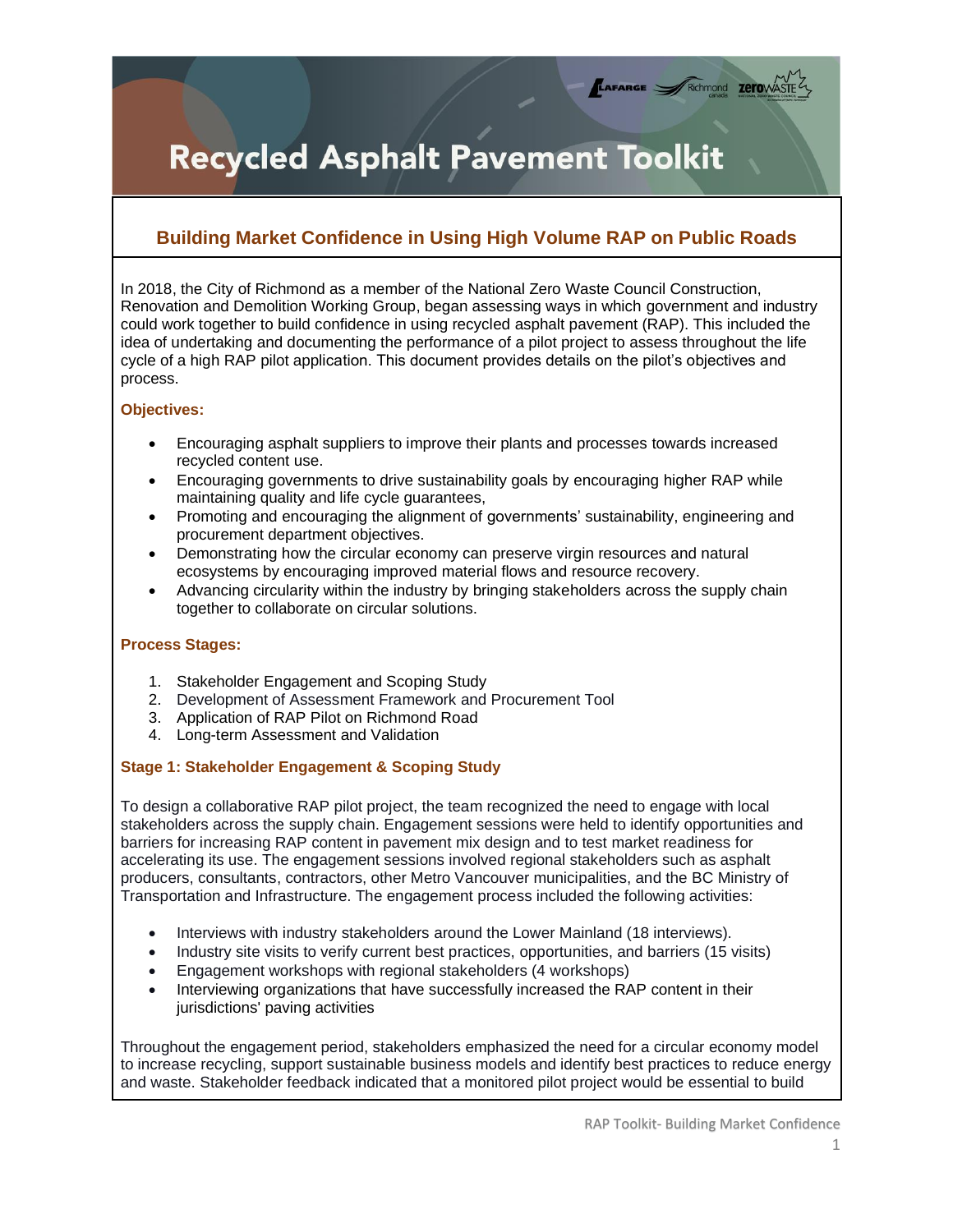# **Recycled Asphalt Pavement Toolkit**

industry capacity and buyer confidence in high RAP content projects. This feedback led to the development of a pilot project with 40% RAP content.

During the engagement activities, stakeholders identified that the pilot should aim to:

- Demonstrate that RAP performs equal to or better than virgin mixtures;
- Confirm that RAP content is free of contaminants; and
- Ensure the asphalt producer controls and analyzes all material sources.

Finally, a scoping study was conducted which researched the following areas:

- Existing certification systems on quality standards for recycling manufacturers and their products.
- Strategies, technologies, and administrative processes employed in existing RAP and RCA operations.
- The key stages in the manufacture and quality control of RAP.
- Quantifying the sophistication levels of each stage and their implications on material performance and risk.
- Legislation, guidelines, and standards governing RAP quality and life-cycle criteria.

The scoping study includes a literature review and consultation with experts to better understand best practices used in other jurisdictions, as well as an analysis of market and supplier readiness, and environmental and technological considerations. The paper can be found on the [Resources & Media](http://www.nzwc.ca/focus-areas/construction/rap-toolkit/resources/Pages/default.aspx)  [page of the RAP Toolkit.](http://www.nzwc.ca/focus-areas/construction/rap-toolkit/resources/Pages/default.aspx)

#### **Stage 2: Development of Assessment Framework and Best Practices Checklist**

Following extensive stakeholder consultation and research in stage 1, key documents were prepared to inform performance and evaluation metrics for using RAP.

The RAP Technical Assessment Framework allows users to compare best practices found in other jurisdictions and procurement requirements from purchasers. The criteria was developed based on best practices found in other jurisdictions around the world, as well as local considerations with pavement producers and government purchasers. The Technical Assessment Framework was used to evaluate the material flows for the RAP pilot project application.

The Best Practices Checklist for RAP projects was developed to identify the critical categories to evaluable when planning RAP projects. The checklist is based on best practices in the asphalt and concrete recycling industry which were identified through research findings from site visits, interviews, and the RAP Scoping Study. It also took into consideration the need to focus on improving quality, increasing industry involvement and governments' increased focus on circular procurement.

#### **Stage 3: Application of RAP Pilot on a high volume public arterial road in Richmond, BC.**

In the fall of 2020, the City of Richmond and Lafarge agreed to undertake a pilot pavement application under an existing contract along an 800-metre stretch over four lanes of road on the 7000 block of No. 5 Road in Richmond using 40% recycled asphalt pavement (RAP). This pilot application garnered positive media attention and interest from surrounding local governments and suppliers. The project serves to meet the critical need for fulsome data on RAP projects on public roads in Canada. This data

TAFARGE FRIChmond ZETOWAST